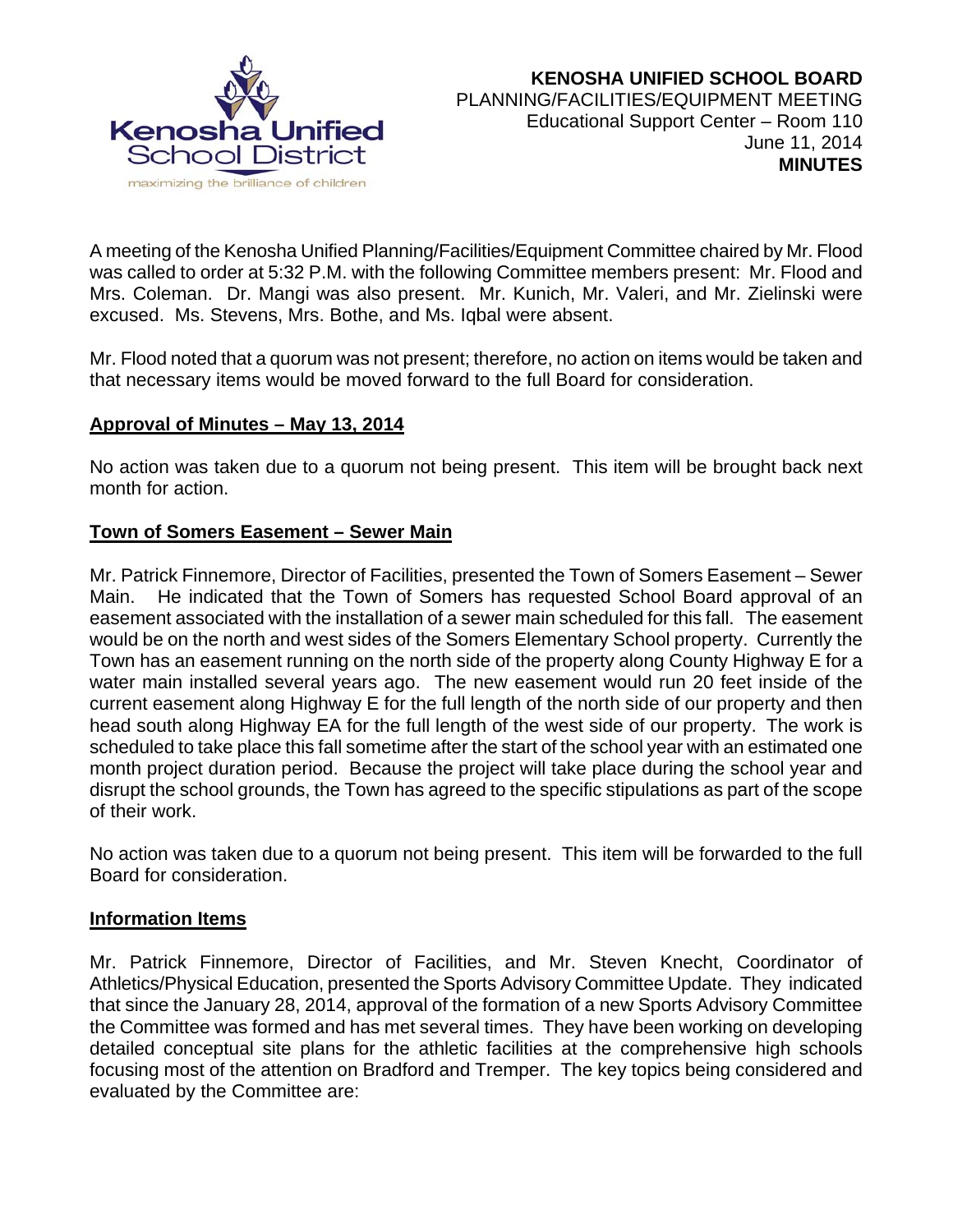- Locating the football/soccer/track stadium on the Bradford site instead of the Bullen site;
- Evaluating the merits of synthetic turf for the infields of the varsity baseball and softball fields at all three comprehensive high schools; and
- Conceptual plans for the three schools including the Bullen and Anderson Park improvements related to Bradford and Tremper along with pricing for the conceptual plans.

They noted that a final report would be presented to the Planning/Facilities/Equipment and the Audit/Budget/Finance Committees this fall containing the recommendations related to the outdoor athletic facilities. The recommendations will include a scope of work, cost estimates, a proposed funding plan, as well as a schedule for the Committees and the board to consider.

Mr. Finnemore presented the Capital Projects Update. He gave a brief update on the status of energy efficiency projects, security projects, the eSchool relocation, the KTEC expansion, and the LakeView expansion as contained in the agenda. He also noted that a recommendation will be brought to the Committee in the upcoming months to reconvene the Long Range Facilities Planning Committee to evaluation some potential future capital projects.

Mr. Finnemore presented the Utility and Energy Savings Program Update as contained in the agenda. He noted that he anticipated use of the full budget this year as 86% of the overall utility budget has been spent compared to 73% last year at this time due to gas prices and the usage spike.

### **Future Agenda Items**

The Long Range Facilities Planning Committee item will be added to a future agenda as noted by Mr. Finnemore above.

Mr. Finnemore noted that he did not believe the Committee would be meeting in July.

Meeting adjourned at 5:56 P.M.

 Stacy Schroeder Busby School Board Secretary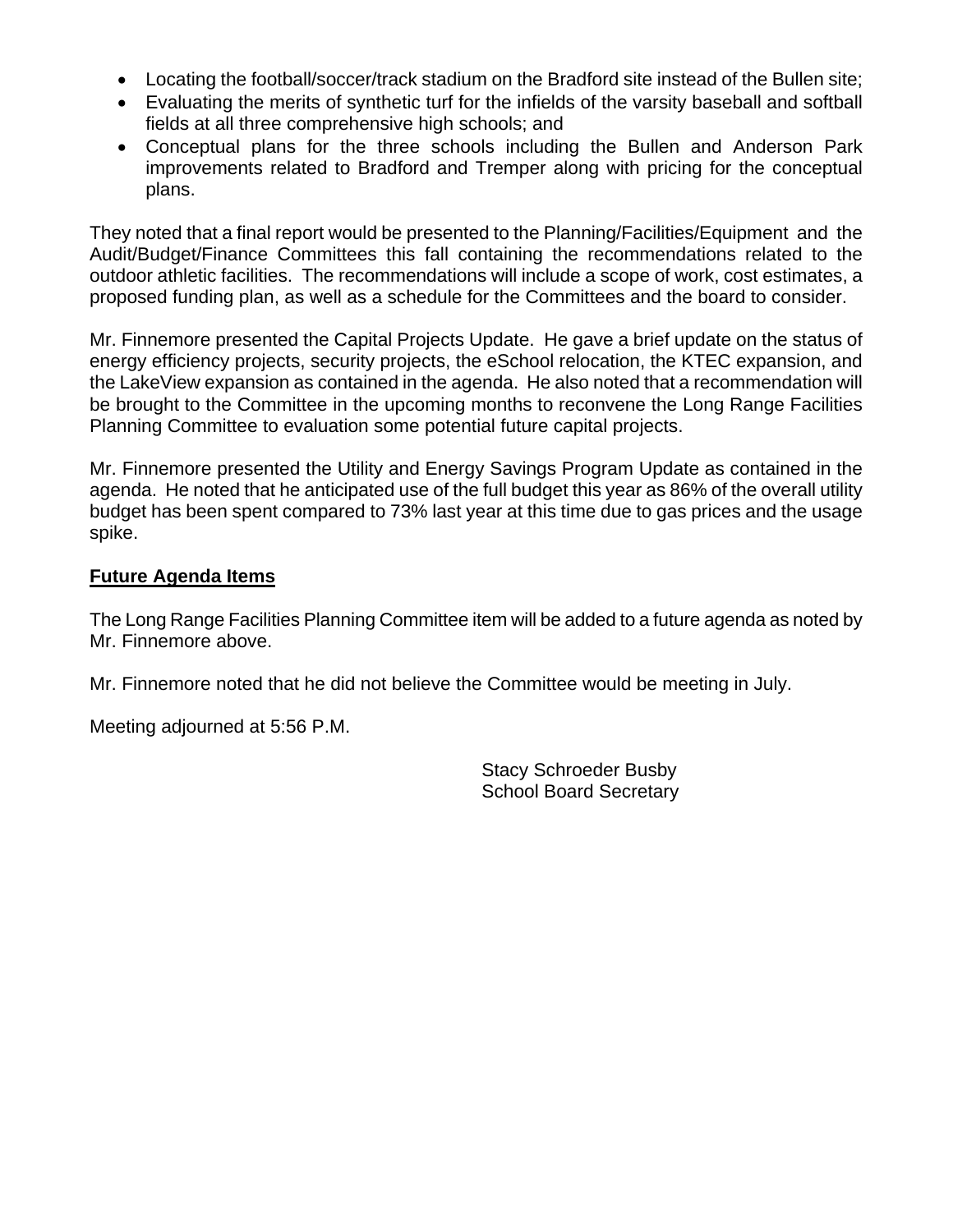

A meeting of the Kenosha Unified Audit/Budget/Finance Committee chaired by Mr. Wade was called to order at 6:00 P.M. with the following Committee members present: Mr. Flood, Mr. Bryan, Mr. Kent, Mr. Aceto, Mr. Holdorf, and Mr. Wade. Dr. Mangi was also present. Mrs. Marcich and Mrs. Dawson were excused. Mr. Coleman and Ms. London were absent.

## **Approval of Minutes – April 8, 2014 and May 13, 2014 Joint Audit/Budget/Finance and Personnel Policy**

Mr. Bryan moved to approve the minutes as contained in the agenda. Mr. Kent seconded the motion. Unanimously approved.

### **Information Items**

Mr. Tarik Hamdan, Interim Chief Financial Officer, presented the Monthly Financial Statements as contained in the agenda. He noted that the increase in salary and benefit costs is due to the change in payroll periods as mentioned last month. He indicated that the vacancy and long-term leave budgets are continued to be monitored with anticipation of surplus.

Mr. Hamdan presented the Summary of Grant Activity as presented in the agenda. Dr. Mangi indicated that a lunch program grant is being looked into and if the District decides to move forward with it that it would be brought to the Committee next month.

Mr. Hamdan presented the Budget Assumption Update. He distributed and discussed a 2015 fiscal year preliminary budget assumptions spreadsheet which included revenue changes, expense reductions, budget assumptions, and a wish list. He indicated that the budget is currently balanced as presented. He noted that the assumptions are preliminary as the assumptions are based on projections and that changes can be expected.

### **Future Agenda Items**

The lunch program grant mentioned by Dr. Mangi will brought forward to the Committee if the District decides to move forward with it.

Mr. Bryan moved to adjourn the meeting. Mr. Flood seconded the motion. Unanimously approved.

Meeting adjourned at 6:33 P.M.

Stacy Schroeder Busby School Board Secretary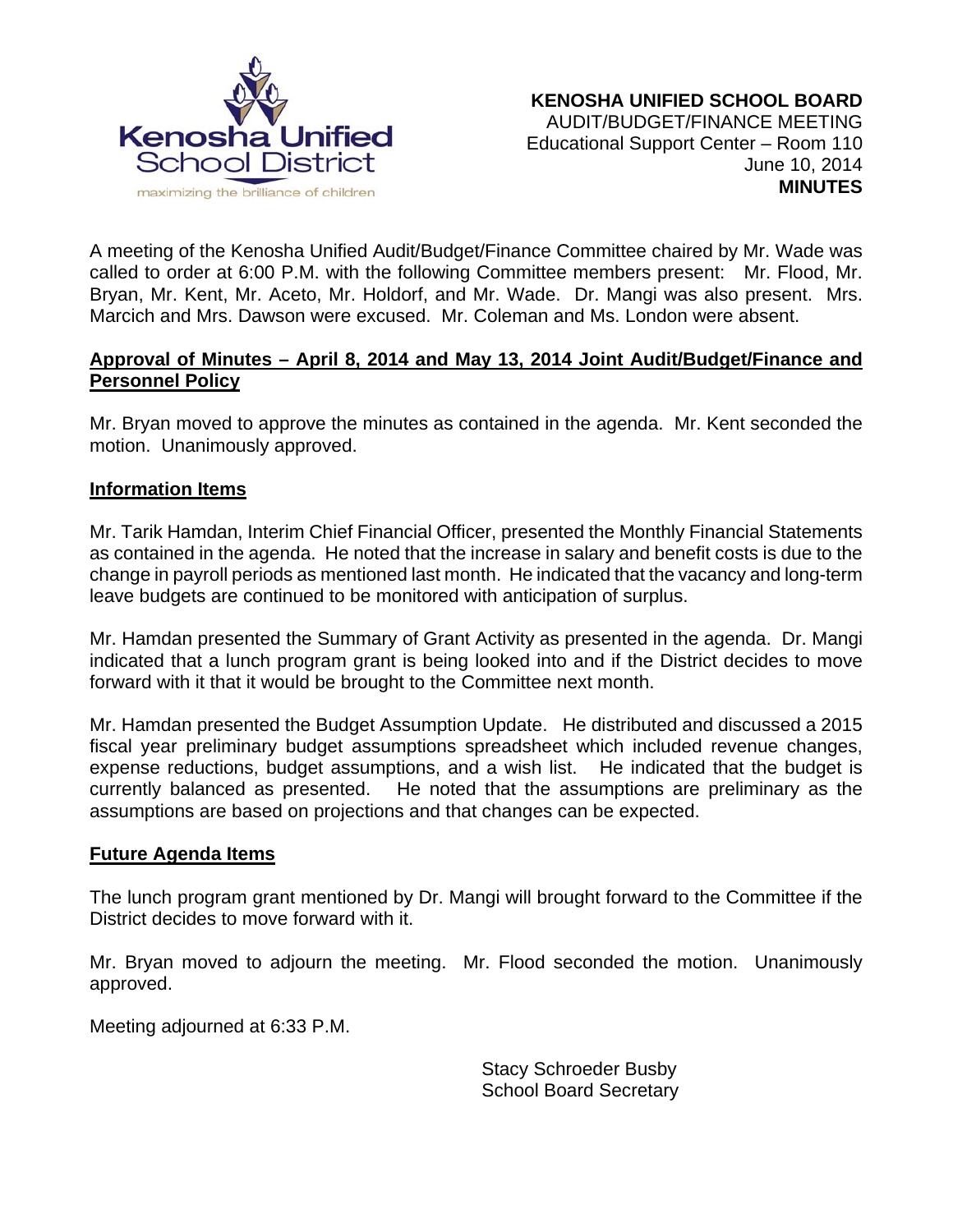

A meeting of the Kenosha Unified Personnel/Policy Committee chaired by Mr. Bryan was called to order at 6:44 P.M. with the following Committee members present: Mrs. Snyder, Mrs. Burns, and Mr. Bryan. Mrs. Hamilton arrived later. Dr. Mangi was also present. Mr. Kunich was excused. Mrs. Butler, Mrs. Morrison, Mrs. Dahl, and Ms. Morgan were absent.

Mr. Bryan noted that a quorum was not present; therefore, no action on items would be taken and that necessary items would be moved forward to the full Board for consideration.

## **Approval of Minutes – May 13, 2014 Joint Audit/Budget/Finance & Personnel/Policy and Joint Personnel/Policy & Curriculum/Program**

No action was taken due to a quorum not being present. This item will be brought back next month for action.

## **Bullying Ad Hoc Committee Update and Policy 5111 – Anti Bullying/Harassment/Hate**

Dr. Sue Savaglio-Jarvis, Assistant Superintendent of Teaching and Learning, introduced the following Bully Prevention Ad Hoc Committee members: Mr. Edward Kupka, Coordinator of Student Support; Mr. Eitan Benzaquen, Principal at Hillcrest School; and Mr. Chris Schoen, Chief Operating Officer of Professional Services Group.

Mrs. Hamilton arrived at 6:45 P.M.

Mr. Kupka, Mr. Benzaquen, and Mr. Schoen gave a Power Point presentation which covered the following topics: the purpose and structure of the committee, the approach to the task, the key findings, the review of accomplishments, and next steps.

Questions from Committee members were answered by Mr. Kupka, Mr. Benzaquen, Mr. Schoen, and with Mrs. Peggy Schofield, Coordinator of Special Education Student Support.

Dr. Mangi suggested that the electronic aggression/cyber bullying language which was added in the last paragraph of the first page of the policy also be added to the following paragraph which addresses sexual harassment. Mr. Kupka indicated that he would make the change and present the policy to the Board with that added change.

No action was taken due to a quorum not being present. This item will be forwarded to the full Board for consideration.

### **School Board Policy 5431 – Dress Code**

No discussion and/or action was taken on this item. This item will be presented next month to the Committee.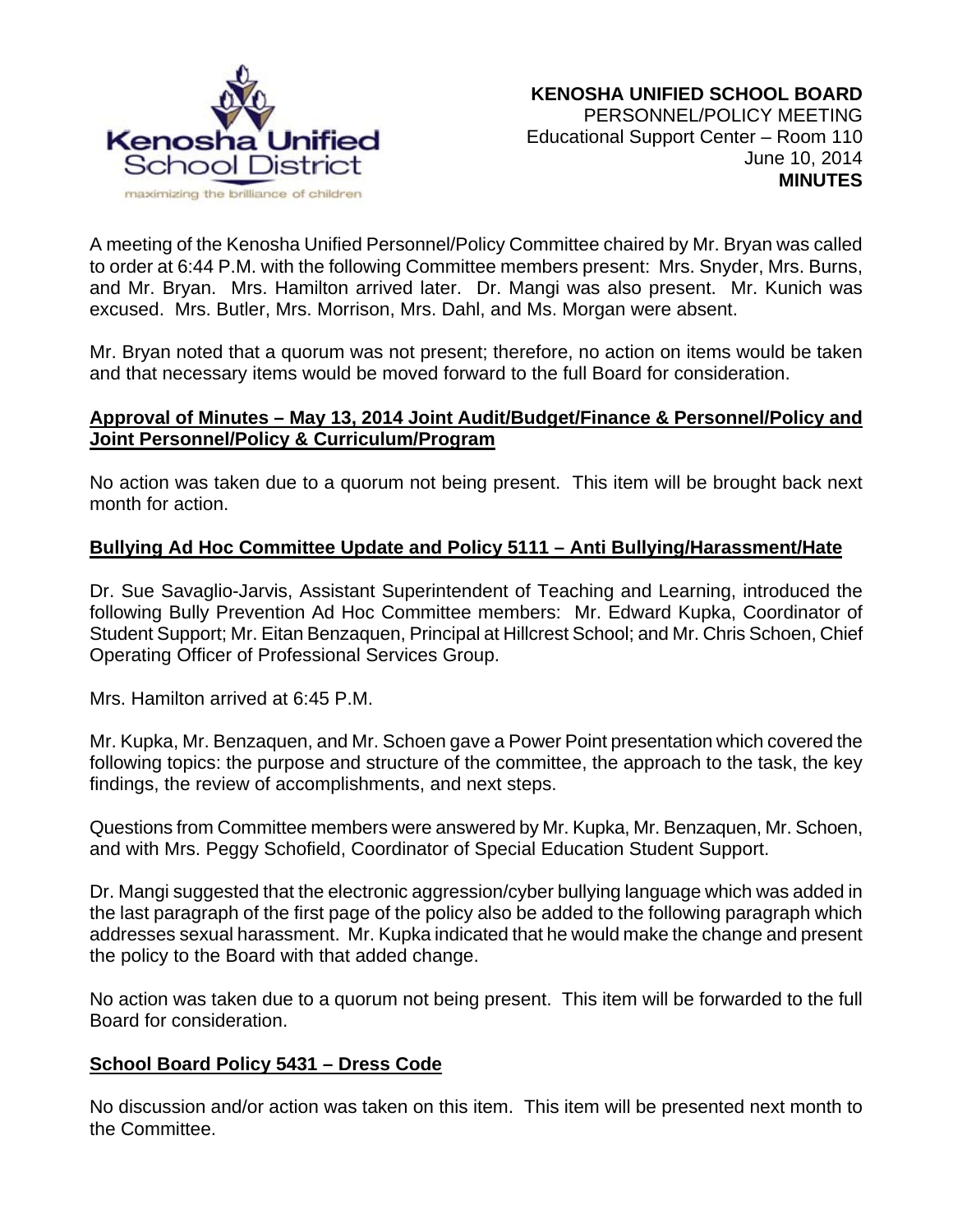# **Information Items**

There were no questions or comments on the Recommendations Concerning Appointments, Leaves of Absence, Retirements, and Resignations.

### **Future Agenda Items**

There were no future agenda items noted.

Meeting adjourned at 7:09 P.M.

Stacy Schroeder Busby School Board Secretary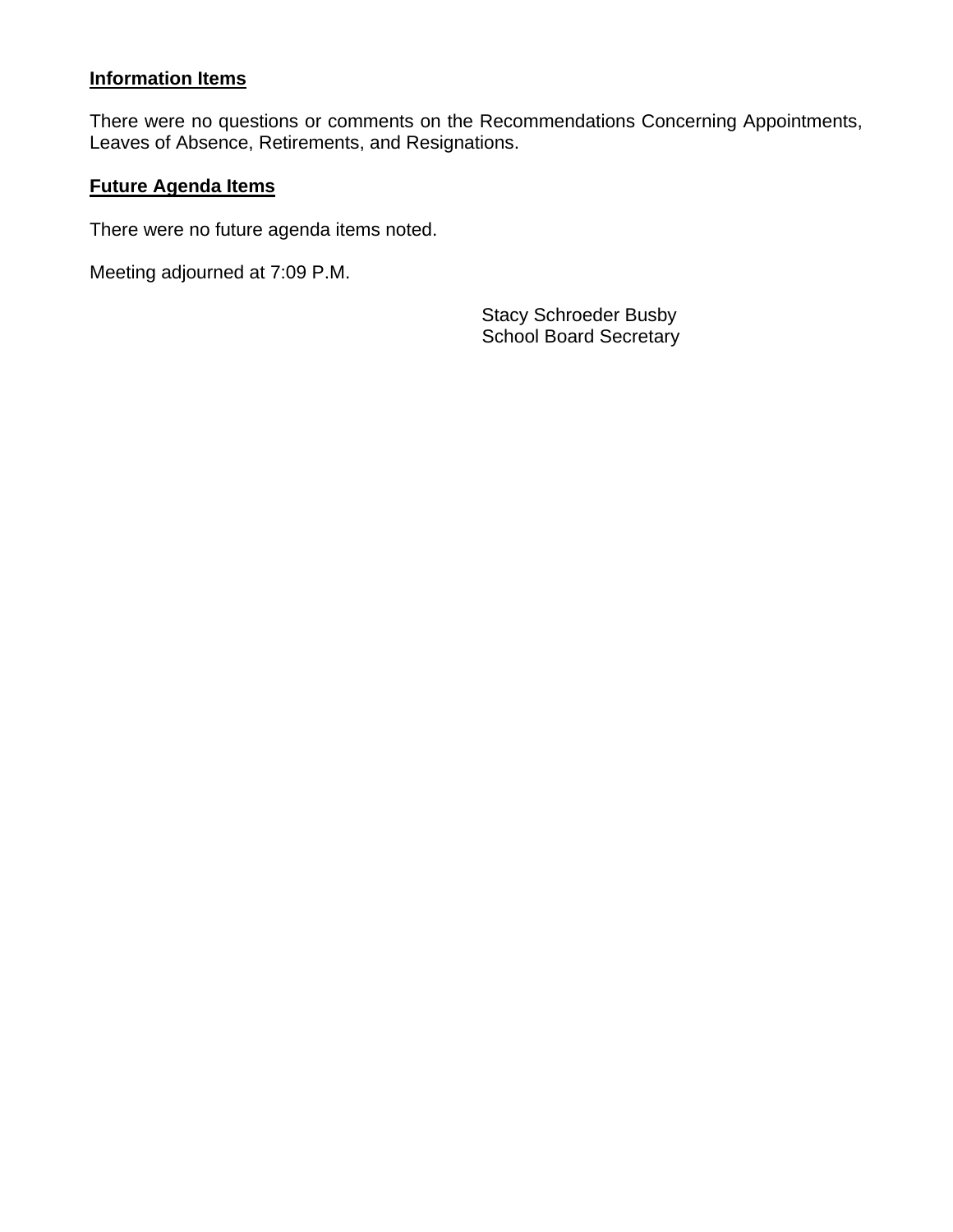

A meeting of the Kenosha Unified Curriculum/Program Committee chaired by Mrs. Snyder was called to order at 7:30 P.M. with the following Committee members present: Mrs. Karabetsos, Mrs. Renish-Ratelis, Mrs. Coleman, and Mrs. Snyder. Mr. Daghfal arrived later. Dr. Mangi was also present. Mr. Kenefick was excused. Ms. Stevens, Mr. Wade, Mrs. Santoro, and Ms. Galli were absent.

Mrs. Snyder noted that a quorum was not present; therefore, no action on items would be taken and that necessary items would be moved forward to the full Board for consideration.

## **Approval of Minutes – April 8, 2014 and May 13, 2014**

No action was taken due to a quorum not being present. This item will be brought back next month for action.

## **Shoreland Lutheran High School Cooperative Expansion**

No discussion and/or action was taken on this item as it was pulled from the agenda.

### **Adding Boys and Girls Lacrosse as a Sponsored Sport in Kenosha Unified School District**

Mr. Steven Knecht, Coordinator of Athletics/Physical Education, presented the Adding of Boys and Girls Lacrosse as a Sponsored Sport in Kenosha as contained in the agenda. He indicated that a lacrosse club named "Raptors" has requested that the Kenosha Unified School District begin sponsoring lacrosse for boys and girls as a district co-op high school level team. He indicated that due to the cost, the non-governance of lacrosse by WIAA, and the potential loss of participation in other WIAA governed sports offered in the District, the recommendation is to not approve the request and that that the Coordinator of Athletics/Physical Education further his relationship with the lacrosse community and take a more active role in becoming educated regarding the growing interest of lacrosse in the state.

No action was taken due to a quorum not being present. This item will be forwarded to the full Board for consideration.

## **Discontinuing Middle School Membership Within the Wisconsin Interscholastic Athletic Association**

Mr. Knecht presented the Discontinuing Middle School Membership Within the Wisconsin Interscholastic Athletic Association as contained in the agenda. He explained that as a member of the Wisconsin Interscholastic Athletic Association certain rules have to be adhered to. One of the most controversial issues surrounding the middle school student's participation is the school loyalty rule. This rule prohibits student-athletes from participating in a same sport outside of school during the school-sponsored season. Due to facility availability, middle school seasons do not mesh well with traditional club seasons; therefore, students are forced to choose between